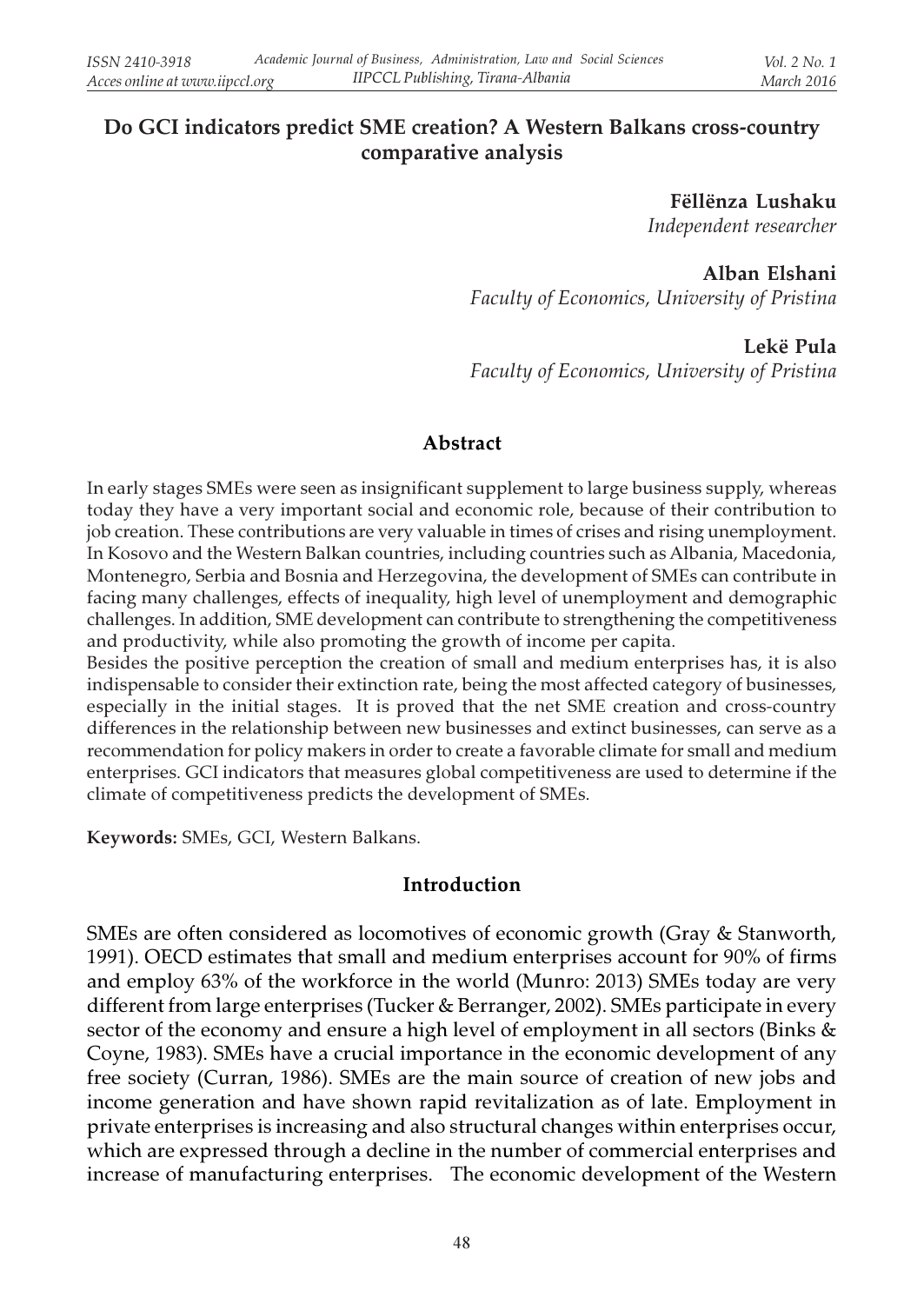Balkans depends precisely on the development of SMEs. This paper attempts to determine how business climate affects SME creation. Business climate is presented by the Growth Competitiveness Index. GCI is used as a growth measure of national economies (van Stel, 2006). For Lall (2001) GCI is the leading competitiveness index.

### Methodology

Periodic Indicators of net SME creation will be drawn from statistical reports of agencies and departments for SME in Western Balkan countries. These constitute the dependent variables. Independent variables are indicators of Global Competitiveness Index (GCI). correlation will be used for analysis. Hypotheses to be confirmed are: H1: competitiveness index affects the net SME creation; H2: There are cross-country differences in net SME creation.

To make comparisons between the Western Balkan countries is the number of businesses in respective countries starting from 2009 until 2014 (6 years) is taken into analysis. Correction of total number of business to number of businesses per 1,000 inhabitants serves to provide a basis for comparison of the relative performance of countries in SME creation. The following tables show the number of businesses over the period 2009-2014 for Western Balkans: Kosovo, Albania, Macedonia, Montenegro, Serbia and Bosnia and Herzegovina.





Acute problem in data collection is Bosnia, a country which separates the data by federal organization. Data on the number of businesses for countries taken into analysis are issued by the Statistical Offices. These data have been processed, arranged and adapted by other indicators in order to have comparability between countries. Table 1. Number of SMEs per 1000 inhabitants in Western Balkans

| Years<br>Countries | 2014  | 2013  | 2012  | 2011  | 2010  | 2009  |
|--------------------|-------|-------|-------|-------|-------|-------|
| <b>Albania</b>     | 38.88 | 32.84 | 28.96 | 25.44 | 22.28 | 18.59 |
| Kosovo             | 74.72 | 69.21 | 66.28 | 63.63 | 47.00 | 44.64 |
| Montenegro         | 40.57 | 38.29 | 36.02 | 34.07 | 31.32 | 32.82 |
| <b>Serbia</b>      | 46.44 | 45.18 | 44.90 | 44.95 | 45.59 | 43.00 |
| Bosnia H.          | 9.18  | 9.15  | 9.07  | 8.74  | 9.06  | 9.15  |
| Macedonia          | 34.04 | 34.40 | 35.97 | 35.39 | 36.61 | 34.34 |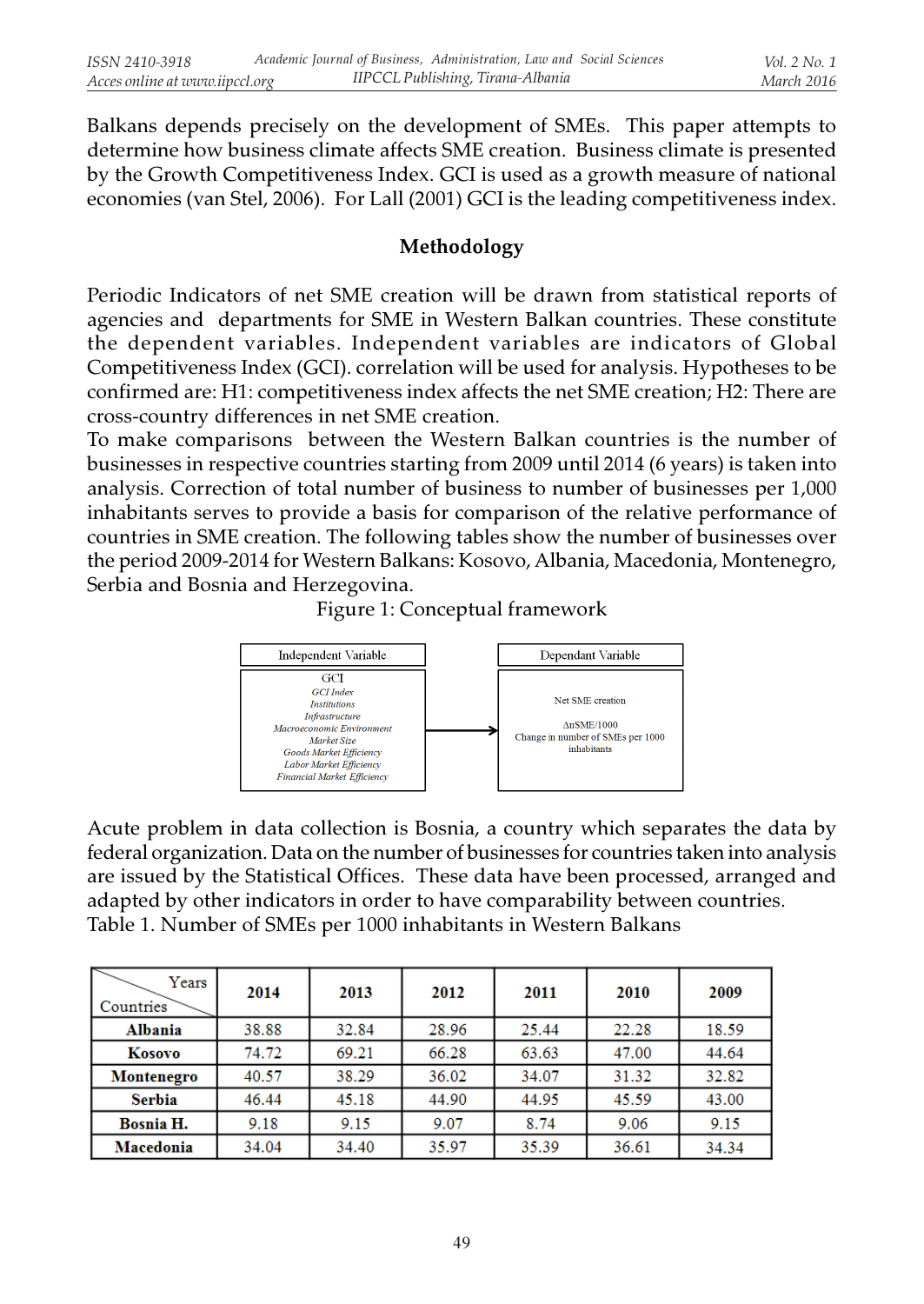Source: Statistics' Agencies of respective countries

## GCI Indices as predictors of SME creation

GCI indices for the Western Balkan countries are compared to see if there are correlations the number of businesses per capita. Kosovo is not involved in the study as the GCI indicators are not available. Global Competitiveness Index is an index that includes 12 pillars of competitiveness. GCI represents a weighted average of many different components that reflect one aspect of the complex concept of competitiveness (Schwad, 2009). Indexed indicators are used for the study and not comparative rankings across countries. Ranges from 1 to 7 measure one aspect of competitiveness which are aggregated to 1 indicating weak ranking and 7 indicating strong ranking.

| Years<br>Countries | 2014 | 2013 | 2012 | 2011 | 2010 | 2009 | Corr.     |
|--------------------|------|------|------|------|------|------|-----------|
| Albania            | 3.8  | 3.85 | 3.91 | 4.06 | 3.94 | 3.7  | 0.0345    |
| Macedonia          | 4.3  | 4.14 | 4.04 | 4.05 | 4.02 | 3.94 | $-0.0566$ |
| Montenegro         | 4.2  | 4.2  | 4.14 | 4.27 | 4.36 | 4.15 | $-0.0485$ |
| Serbia             | 3.9  | 3.77 | 3.87 | 3.88 | 3.84 | 3.76 | 0.2217    |
| Bosnia H.          |      | 4.02 | 3.93 | 3.83 | 3.7  | 3.52 | 0.2750    |

Table 2. GCI and SME/1000 correlation

Based on correlation indicators the competitiveness index does not correlate with the creation of small and medium enterprises in any country of the Western Balkans and as such is not important indicator in predicting the net SME creation.

Institutions - institutional environment is determined by the legal and administrative framework within which individuals, firms and countries interact to generate wealth. Its categorization is related to: the preservation of property rights, efficiency and transparency of public administration, the independence of the judiciary, business ethics and corporate governance (Schwab & Sala-i-Martin, 2014). The higher the institutions' indices the higher will be ranking. For example, if a country has independence of the judiciary, it is ranked with grade 7, if there is no independence of the judiciary then the rank will be 1.

Table 3. Institutions index and SME/1000 correlation

| Years<br>Countries | 2014 | 2013 | 2012 | 2011 | 2010 | 2009 | Corr.     |
|--------------------|------|------|------|------|------|------|-----------|
| Albania            | 3.4  | 3.32 | 3.65 | 4.01 | 3.96 | 3.62 | $-0.1928$ |
| Macedonia          | 4.3  | 4.05 | 3.8  | 3.68 | 3.75 | 3.68 | $-0.5759$ |
| Montenegro         |      | 4.16 | 4.38 | 4.52 | 4.46 | 4.28 | $-0.8254$ |
| Serbia             | 3.2  | 3.2  | 3.16 | 3.15 | 3.19 | 3.24 | $-0.4298$ |
| Bosnia H.          |      | 3.87 | 3.64 | 3.32 | 3.12 | 2.89 | $-0.0922$ |

The only country with a strong negative correlation is Montenegro. In Montenegro there is a decline of the institution indicators index, an indicator that has fallen from 4.28 in 2009, and then there was an increase in 2010 and 2011, while in 2012, 2013 and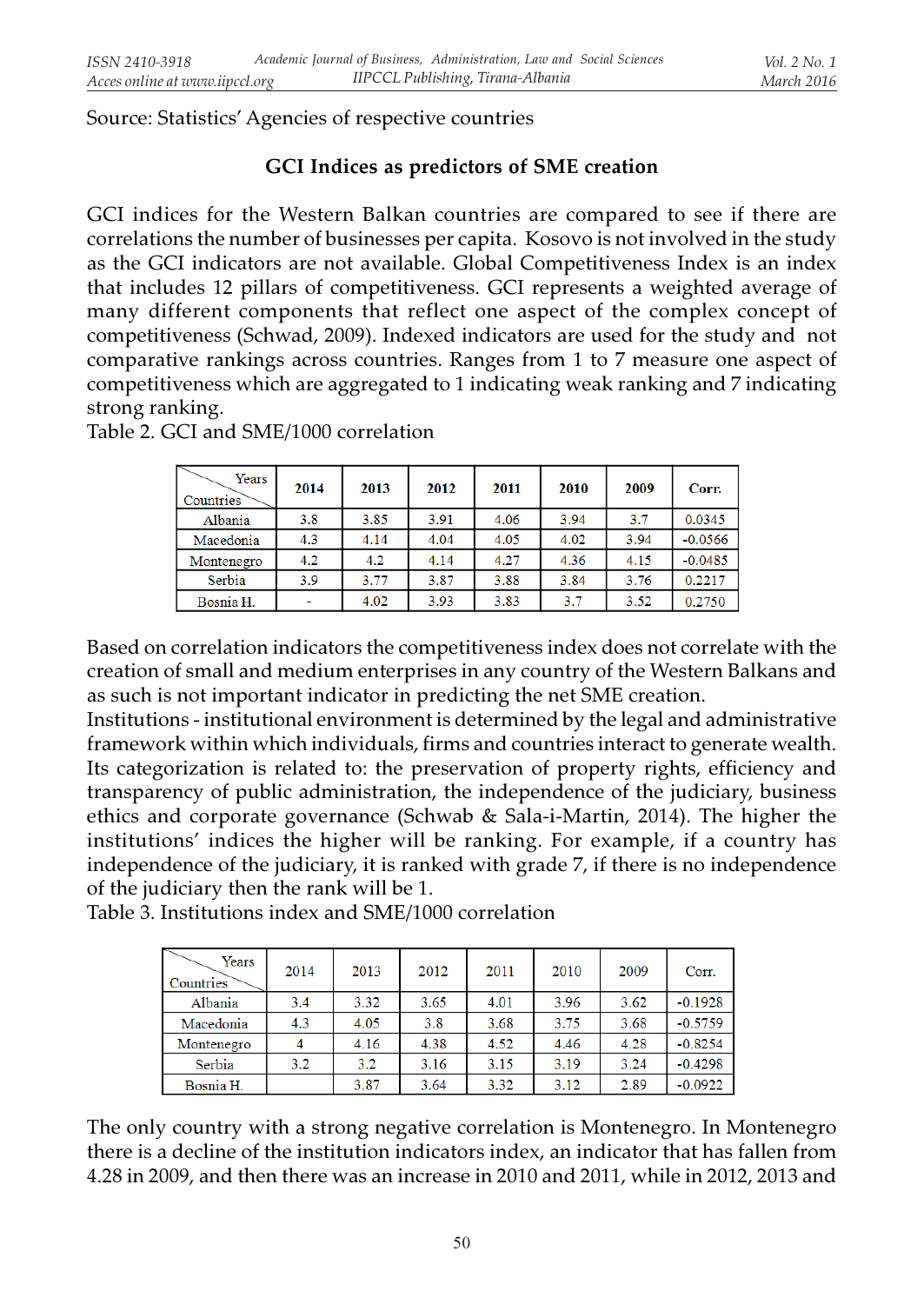2014 indicators declined. This means that in Montenegro, the decline of institutions index predicts the number of businesses.

Market size - includes domestic market size and the size of the external market (export of goods to foreign markets). The bigger the domestic market and the bigger the external market where goods are exported, the ranking is higher. Table 4. Market size index and SME/1000 correlation

| Years<br>Countries | 2014 | 2013 | 2012 | 2011 | 2010 | 2009 | Corr.     |
|--------------------|------|------|------|------|------|------|-----------|
| Albania            | 2.9  | 2.92 | 2.89 | 2.86 | 2.84 | 2.8  | 0.8911    |
| Macedonia          | 2.9  | 2.9  | 2.85 | 2.79 | 2.8  | 2.85 | $-0.7463$ |
| Montenegro         | 2.2  | 2.14 | 2.08 | 2.05 | 2.1  | 2.23 | 0.2688    |
| Serbia             | 3.7  | 3.68 | 3.64 | 3.61 | 3.6  | 3.7  | $-0.1959$ |
| Bosnia H.          |      | 3.09 | 3.07 | 3.03 | 3.1  | 3.18 | $-0.4279$ |

The table above shows that only in Albania and Macedonia there is correlation between market size and number of businesses per 1,000 inhabitants. However, in Albania there is strong positive correlation, while Macedonia has strong negative correlation. This means that in Albania with the rise of market size indicators from 2.8 in 2009 to 2.9 in 2014, the number of businesses has risen almost proportionately. This means that the market size positively affects the creation of small and medium enterprises. Unlike Albania, in Macedonia market size has negatively affected the creation of SMEs. Market size Indicator increases but there is reduction of new business creation in Macedonia. Whereas in other Western Balkans countries market size had no impact on the creation of SMEs.

Infrastructure includes the quality and availability of transport, energy and communication infrastructure. Countries that have a developed infrastructure rank high. In all countries that are presented above, there is a positive correlation, but it is worth mentioning that there is strong positive correlation in Serbia. Increase on infrastructure indicators affects the creation of new businesses in Serbia. In Serbia infrastructure indicators rose from 2.75 in 2009 to 3.9 in 2014, while the number of businesses per capita increased by 43 businesses in 2009, at 46.44 businesses in 2014. Table 5. Infrastructure index and SME/1000 correlation

| Years<br>l Countries | 2014 | 2013 | 2012 | 2011 | 2010 | 2009 | Corr.  |
|----------------------|------|------|------|------|------|------|--------|
| Albania              | 3.5  | 3.33 | 3.48 | 3.87 | 3.46 | 2.84 | 0.3714 |
| Macedonia            | 3.7  | 3.63 | 3.65 | 3.66 | 3.45 | 3.04 | 0.1110 |
| Montenegro           | 4.1  | 4.04 | 4.06 | 4.01 | 3.85 | ٩    | 0.5387 |
| Serbia               | 3.9  | 3.51 | 3.78 | 3.67 | 3.39 | 2.75 | 0.8465 |
| Bosnia H.            |      | 3.67 | 3.44 | 3.24 | 3.16 | 2.18 | 0.3006 |

Macroeconomic Environment includes monetary and fiscal indicators, the rate of savings and evaluation of public debt. Countries that do not have debt have a regulated fiscal and monetary system rank better.

Table 6. Macroeconomic environment and SME/1000 correlation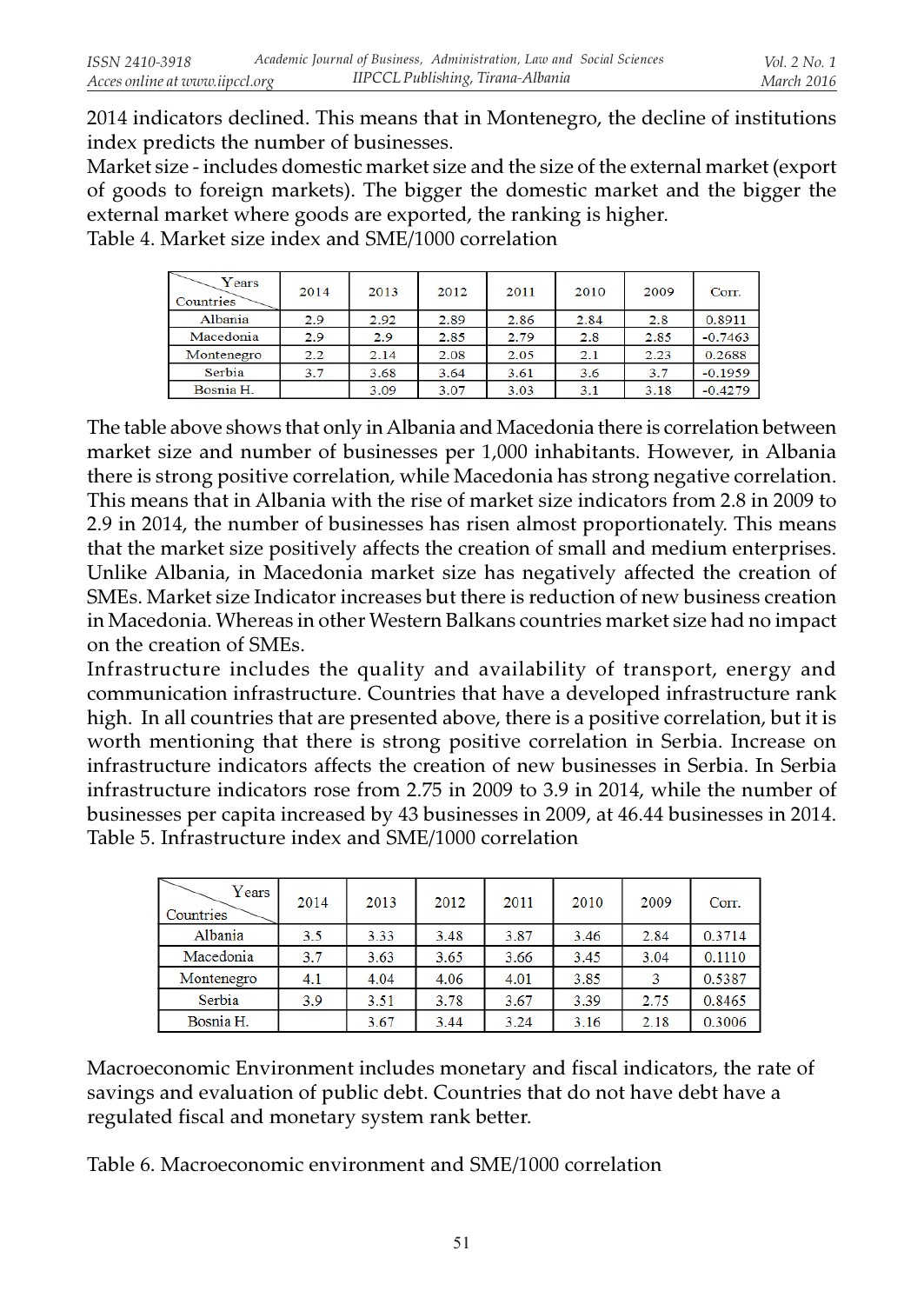| Years<br>Countries | 2014 | 2013 | 2012 | 2011 | 2010 | 2009 | Corr.     |
|--------------------|------|------|------|------|------|------|-----------|
| Albania            | 3.8  | 4.41 | 4.27 | 4.52 | 4.21 | 4.2  | $-0.4529$ |
| Macedonia          | 4.9  | 4.94 | 5.04 | 5.34 | 4.91 | 4.84 | 0.2881    |
| Montenegro         | 4.5  | 4.07 | 3.85 | 4.45 | 5.09 | 4.6  | $-0.5574$ |
| Serbia             | 3.5  | 3.36 | 3.91 | 4.48 | 4.05 | 3.88 | $-0.2503$ |
| Bosnia H.          |      | 4.23 | 4.31 | 4.65 | 4.48 | 4.6  | 0.0262    |

Based on this indicator, it appears that the macroeconomic environment in the Western Balkans does not affect the net SME creation. Positive correlation is noted in Macedonia and Bosnia, but is is not a strong (<0.7) correlation, thus there is no impact. Negative correlation is noted in Albania, Serbia and Montenegro. Montenegro has the most negative correlation with -0.5574.

Financial market development includes efficiency, stability and reliability of the financial and banking system. Countries are ranked on the basis of stability and reliability of the financial and banking system.

Table 7. Financial Market development and SME/1000 correlation

| ↽<br>Years<br>Countries | 2014 | 2013 | 2012 | 2011 | 2010 | 2009 | Corr.     |
|-------------------------|------|------|------|------|------|------|-----------|
| Albania                 | 3.4  | 3.27 | 3.38 | 3.59 | 3.74 | 3.93 | $-0.8618$ |
| Macedonia               | 4.5  | 4.15 | 3.97 | 3.94 | 3.97 | 4.1  | $-0.7521$ |
| Montenegro              | 4.3  | 4.4  | 4.49 | 4.57 | 4.68 | 5.01 | $-0.8088$ |
| Serbia                  | 3.5  | 3.48 | 3.68 | 3.74 | 3.84 | 3.87 | $-0.6183$ |
| Bosnia H.               |      | 3.53 | 3.41 | 3.24 | 3.47 | 3.66 | $-0.4848$ |

The only indicator which has a negative correlation with the number of businesses per capita is the development of the financial market indicator. Decrease in this indicator contributes to the creation of new businesses. In Albania, the indicator of the financial market is down sharply from 3.93 in 2009 to 3.4 in 2014. This shows that with the decay of the financial market development comes the increase of number of businesses per capita.

Goods market Efficiency includes factors that indicate the competitiveness of domestic products against foreign products. Goods market efficiency shows how free is goods marketability abroad. For example, if a country like Kosovo does not set barriers for products from other countries is ranked positive, while a country like Serbia which prevents Kosovo products marketed in Serbia is ranked negative.

Table 8. Goods market efficiency and SME/1000 correlation

| Years<br>Countries | 2014 | 2013 | 2012 | 2011 | 2010 | 2009 | Corr.     |
|--------------------|------|------|------|------|------|------|-----------|
| Albania            | 4.2  | 4.06 | 4.33 | 4.46 | 4.19 | 3.39 | 0.4607    |
| Macedonia          | 4.6  | 4.47 | 4.28 | 4.26 | 4.24 | 4.07 | $-0.4003$ |
| Montenegro         | 4.3  | 4.31 | 4.42 | 4.5  | 4.39 | 4.26 | $-0.3023$ |
| Serbia             | 3.8  | 3.64 | 3.57 | 3.49 | 3.57 | 3.7  | 0.1337    |
| Bosnia H.          |      | 3.98 | 3.92 | 3.81 | 3.56 | 3.37 | 0.0309    |

Based on the indicators above, it appears that the goods market efficiency does not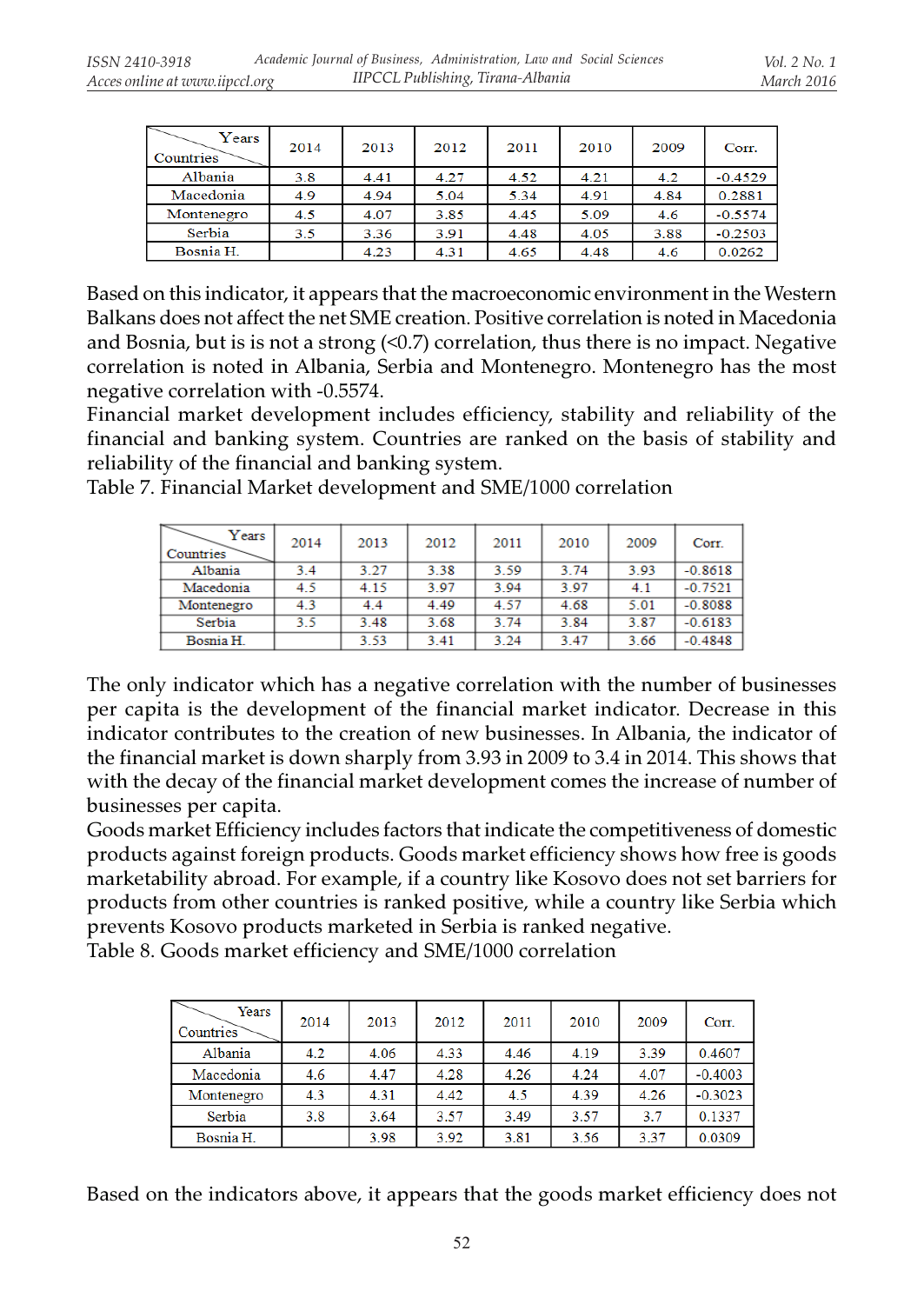affect the creation of new businesses. In some countries such as Albania, Serbia and Bosnia there is positive correlation, but correlation is so small that it is not significant. While in Montenegro and Macedonia there is negative correlation, but even in these countries it is very small and as such is insignificant.

Labor market efficiency - Labor market efficiency and flexibility are critical for ensuring that workers are allocated to their most efficient use possible in the economy and are given incentives to give their best at work. States that do not have meritocracy but nepotism, do not have labor market flexibility and have no gender equality at work, are ranked in the lower part of the scale.

| Years<br>Countries | 2014 | 2013 | 2012 | 2011 | 2010 | 2009 | Corr.     |
|--------------------|------|------|------|------|------|------|-----------|
| Albania            |      | 4.33 | 4.4  | 4.57 | 3.74 | 3.93 | 0.2412    |
| Macedonia          | 4.2. | 4.21 | 4.13 | 4.33 | 4.38 | 4.18 | 0.5095    |
| Montenegro         | 4.2  | 4.39 | 4.14 | 4.6  | 4.69 | 4.52 | $-0.7821$ |
| Serbia             | 3.7  | 3.9  | 4.04 | 3.94 | 4.06 | 4.18 | $-0.8251$ |
| Bosnia H.          |      | 4.15 | 4.08 | 4.15 | 4.17 | 4.1  | 0.2094    |

Table 9. Labor market efficiency and SME/1000 correlation

Labor market efficiency index has negative correlation with the number of businesses per capita only in Montenegro and Serbia. In these countries the indicator has dropped and with this indicator dropping the creation of new businesses per capita has increased in Montenegro and Serbia.

### Conclusions and recommendations

Competitiveness index variables partially predict net SME creation in Western Balkan countries. Some indicators show strong positive or negative correlation depending on the vector of influence. Based on correlation indicators it emerges that the competitiveness index does not correlate with the creation of small and medium enterprises in any country of the Western Balkans and as such it is not an important indicator in predicting the net SME creation.

It appears that there is correlation between the size of the market and the number of businesses per 1,000 inhabitants in Albania and Macedonia. However, in Albania there are strong positive correlations, while Macedonia has strong negative correlation, denoting that in Albania with an increase in market size indicator has increased the number of businesses almost proportionately, while in Macedonia the opposite can be evidenced. Concerning Infrastructure, all Balkan countries have a negative correlation, but it is worth mentioning the strong negative correlation in Montenegro. Decline in infrastructure results in creation of new businesses. Macroeconomic environment in the Western Balkans does not affect net SME creation. Macedonia and Bosnia have positive correlation, but it is not a strong correlation thus there is no impact.

The only indicator which has a negative correlation with the number of businesses per capita is the financial market development. Decrease of financial market